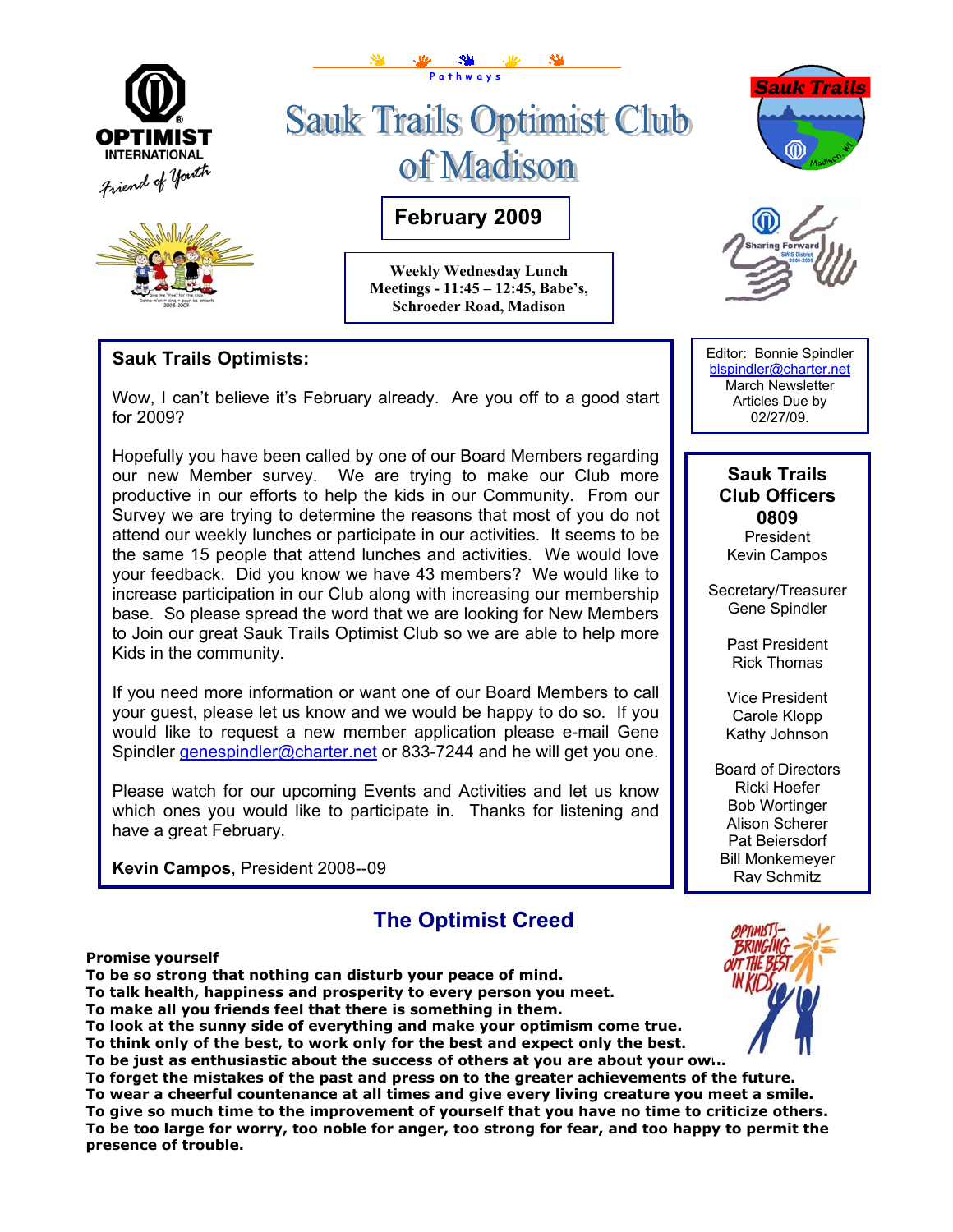#### **Sauk Trails Optimist Club – STOC Board Meeting Good Shepherd Lutheran Church, January 14, 2009**

**Members in Attendance**: President: Kevin Campos; Board Members: Bob Wortinger, Alison Scherer, Ray Schmitz, Kathy Johnson, Bill Monkemeyer; Club Members: Greg Hermus; Past President: Rick Thomas; Secretary/Treasurer: Gene Spindler

**Members Not Present**: Vice-President, Carole Klopp; Board Member, Ricki Hoefer.

Kevin Campos called the meeting to order at 4:45 pm.

The minutes of the November 11, 2009 Board Meeting were discussed. A motion was made (Bob Wortinger), seconded (Alison Scherer) and passed to approve the minutes of the November Board Meeting.

The Financial Report through December 31, 2008 was presented to the Board. The Board discussed the information provided. A draft copy of the 2008-09 budget was also provided to the members present. A motion was made (Ray Schmidt), seconded (Kathy Johnson) to accept the financial report presented. The Budget will be discussed at the February Board Meeting.

The JOOI Club had members present and they presented information on the Run/Walk that will be held in May 2009. Their goal is to raise \$15,000 from this activity.

Kevin Campos gave the President's Report. There were no new members to accept. There was discussion on how to increase Club membership. It was decide that we need to define ourselves as a Club before recruiting new members. It was also mentioned that we need to focus on membership and structure.

Greg Hermus provided an update on the Harlem Ambassadors. Currently the location for this activity is being evaluated. Possible locations include Middleton High School, Memorial High School and a possible location in Verona.

On Committee updates it was reported that the Koeze nut Fund Raiser had generated about \$1,700 in income over expenses. Several payments are still due. Discussion on Member minimum commitments and activity will be on the agenda for the February Board meeting. It was mentioned that the Progressive Dinner all locations in place and will be held on February  $8^{\text{m}}$ .

A motion was made (Greg Hermus), seconded (Rick Thomas and passed to adjourn, at 5:50. The date, time and location for the next Board Meeting **is set for TUESDAY, 4:45 on February 3rd at Good Shepherd Lutheran Church.** 

**Gene Spindler,** Secretary/Treasurer 2008-2009

### **SWIS 0809 Conferences**

| $2^{nd}$ Qtr        | Feb. $6^{\sf th}$ - $7^{\sf th}$ | Radisson, Madison                          |
|---------------------|----------------------------------|--------------------------------------------|
| $3^{\text{rd}}$ Qtr |                                  | May $1^{st} - 2^{nd}$ Kalahari, Wis. Dells |
| $4^{th}$ Qtr        |                                  | Aug $7th - 8th$ Turner Hall, Monroe        |

**STOC Officers and Board Members Need to coordinate so there is representation to acquire the information at each of these pre-scheduled SWIS Conferences.** 

# New Project - Baby and Birthday Kits for M.O.M

A new project we have decided to support is purchasing items for new baby kits and children's' birthday kits for the Middleton Outreach Ministry. Families who receive support from M.O.M. do not have the means to purchase items so their children can have a basic birthday party with their friends. Also, it is difficult to afford some of the essential items needed for new babies. The project involves shopping for these items (possibly on a quarterly basis), assembling the kits and delivering to M.O.M. where they are made available to the families. Anyone interested in assisting with this project, please contact Ricki Hoefer (833-6268 after 5pm and weekends at home or **philricki@aol.com)**. **Ricki Hoefer**, STOC Optimist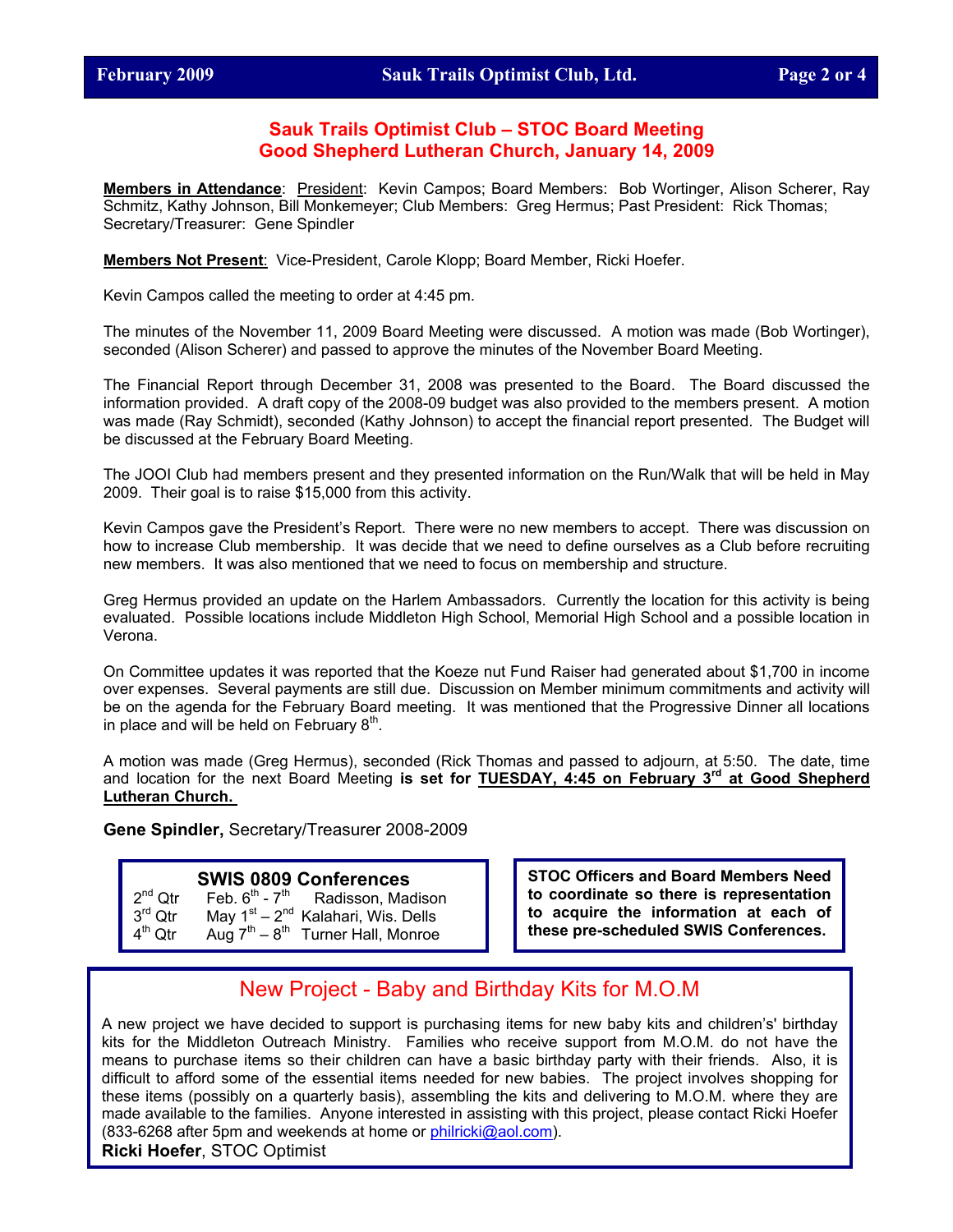# SPEAKER SCHEDULE

| <b>Date</b>          | <b>Speaker</b>               | <b>Topic</b>                                     | <b>Babes Noon Lunch</b>                        |
|----------------------|------------------------------|--------------------------------------------------|------------------------------------------------|
| Feb. $4th$           | Student of Month (from Jan)  | <b>Student Shares</b>                            | Rueben or 1/2 Caesar<br>Salad                  |
| Feb. $11th$          | Steve Lien                   | <b>Walbridge School</b>                          | Fish Tacos or Chicken<br><b>Taco Salad</b>     |
| Feb. $18th$          | Marilynn Lawler              | Independent Living                               | Chicken Pita or Beef<br>Taco Salad             |
| Feb. $25th$          | Social/Student of Month Feb. | <b>Student Shares</b>                            | <b>BLT or Buffalo Chicken</b><br>Salad         |
| Mar $4^{\text{th}}$  | Mary Dowling                 | <b>Sharing Resources</b><br>Worldwide            | 1/2 French Dip or Cajun<br>Fried Chicken Salad |
| Mar $11^{\text{th}}$ | <b>TBA</b>                   |                                                  | Fish Sandwich or Beef<br>Taco Salad            |
| Mar $18^{\text{th}}$ | Donna Gray                   | "Never Quit" author                              | Turkey & Swiss or 1/2<br>Cobb Salad            |
| Mar $25th$           | Social/Student of Month Mar  | <b>Student Shares</b>                            | Rueben or Chicken<br>Taco Salad                |
| Apr 1st              | <b>TBA</b>                   |                                                  |                                                |
| Apr $8^{\text{th}}$  | <b>TBA</b>                   |                                                  |                                                |
| Apr $15th$           | <b>Cindy Herbst</b>          | <b>Restoring Hope</b><br><b>Transplant House</b> |                                                |
| Apr $22^{nd}$        | Social/Student of Month Apr  | <b>Student Shares</b>                            |                                                |
| Apr $29th$           | TBA                          |                                                  |                                                |

# **January 2009 JOOI Club Update**

The return from winter break and finals week made for an abbreviated month for the JOOI Club. They mainly worked on planning projects for the rest of the year. Some of the upcoming highlights include: Better Life Run/Walk, Ronald McDonald House meals, SPIRIT Day, Daffodil days, and visits to a retirement community. If you are aware of a need and/or would like to help with a project, please contact one of the JOOI advisers to make them aware of any possibilities.

**Rick Thomas, JOOI Co-Chair**

### **VOLUNTEERS NEEDED for BOOTH at WIAA Wrestling Tournament**

In the fall of 2008 our club had volunteers at the UW Booth for football games, which is one of our fundraisers. In conjunction with that opportunity, there is a need for our club to have 6 volunteers for the WIAA Wrestling Tournament on February 26, 27, and 28th. *(This is in conjunction with the Downtown Optimist Club).* 

There is a need for 6 volunteers for each of the following time frames:

Thursday, February 26th Thursday, February 26th Friday, February 27th Saturday, February 28th Saturday, February 28th Saturday, February 28th

| 12:30 - 5:30 PM |
|-----------------|
| 5:30 - 10:30 PM |
| 5:30 - 10:30 PM |
| 8:30 - 1:30 PM  |
| 1:30 - 5:30 PM  |
| 5:30 - 10:30 PM |

Steve Bailey will be 1 of the 6 at most all of these time frames. Please contact Steve to let him know which of these times you can volunteer to help at the concession stand at the Kohl Center for the WIAA Wrestling Tournament.

**Steve Bailey** 271-5537 (W) 238-8535 (H) [SBailey100@aol.com](mailto:SBailey100@aol.com) 

## **American Players Theater Possible Social Event**

American Players Theater 2009! We had a great time at APT last fall and there's been enough interest in doing a play again in 2009. Comedy of Errors, one of Shakespeare's timeless comedies, is the play we've chosen for this summer. Specific dates aren't announced yet, but we're aiming for a Saturday evening in August.

We'll be ordering tickets soon and just need to know who is tentatively interested in going so we have a rough idea of how many tickets to order. This isn't a firm commitment on your part, but just an indication. Please contact/email Kathy Johnson at [kjohnson@rmstrategies.n](mailto:kjohnson@rmstrategies.net)et or 663-9032 if you are interested.

**Kathy Johnson**, Social Chair